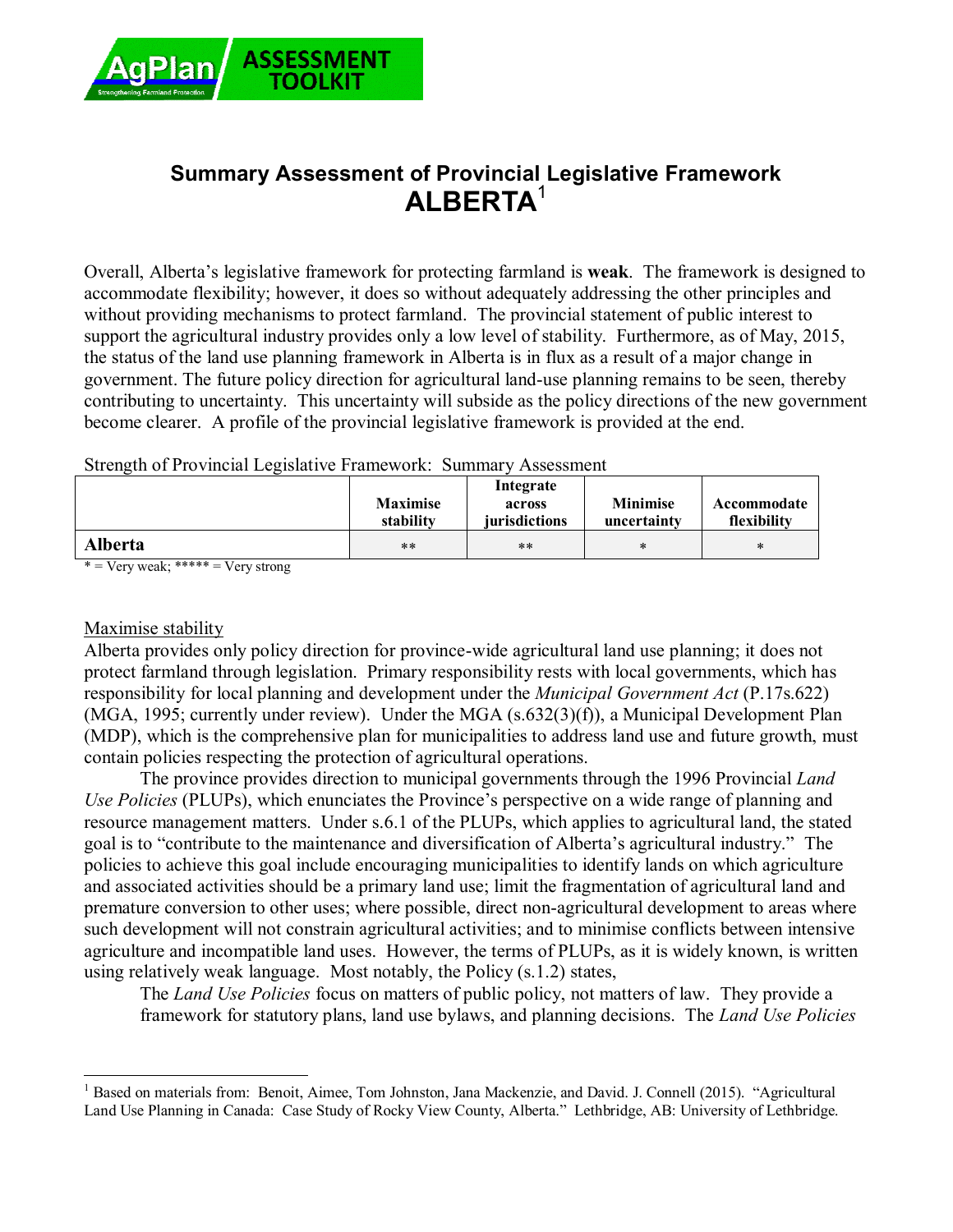should be interpreted as a guide to more specific policy and action, and are not intended to be the basis of legal challenges.

Neither the 1996 Policy Statement nor the MGA contain provisions stipulating or even making possible provincial approval of statutory plans.

In 2008, the Province introduced the Land-use Framework (LUF), an approach to regional planning given legal effect through the Alberta Land Stewardship Act (ALS Act) in 2009. The aim of the LUF is to manage the cumulative effects of recent unprecedented growth in the province and to help achieve long-term economic, social, and environmental goals for land and natural resources. The ALS Act establishes province-wide initiatives, mechanisms and instruments to support or enhance protecting agricultural land through conservation and stewardship strategies, and through policies to prevent the fragmentation and conversion of agricultural land. It also provides for a stronger level of provincial oversight through the creation of seven statutory regional land-use plans, which must be accounted for in local level decisions. Two of these regional plans have now been released, including the South Saskatchewan Regional Plan (Government of Alberta, 2014), which covers much of southern Alberta. Planning and development decisions are still made at the municipal level; however local policies are now required to align with the regional plan to achieve regional outcomes. Thus the LUF introduces a more coherent planning hierarchy and a more centralised way of managing and monitoring both public and private land use, thereby adding to stability.

One area of the framework that has had stronger provincial oversight and a higher level of stability since 2002 is confined feeding operations (CFOs), which are exempt from municipal planning approval. To help site large-scale intensive livestock operations and to minimize conflicts between these operations and other non-agricultural land uses, the province introduced the Agricultural Operations Practices Act (AOPA) in 2001. Under the current system, the Natural Resources Conservation Board is responsible for approving, subject to among other things an approved manure management plan, and monitoring CFOs; the AOPA also sets minimum distance separation zones and serves as Alberta's rightto-farm legislation. Because primary responsibility for CFOs rests with the NRCB, which follows a process supported by strong and clear regulations, and which places tight constraints around the appeal process, this aspect of the legislative framework is much more stable and less subject to political influence than others.

#### Integrate public priorities across jurisdictions

Several elements of the legislative framework provide mechanisms to integrate public priorities across jurisdictions. Part 17 of the MGA delegates responsibility for land use planning to municipal governments, which includes s.622(3), which states that every statutory plan and land use bylaw "must be consistent with the [provincial] land use policies." In carrying out their planning efforts, a municipality is required, at a minimum, to include direction on agricultural land in their MDP or bylaws.

In the pursuit of a higher level of cooperation and coordination, the *Land Use Policies* documents states that it is important that planning efforts of provincial and municipal governments complement each other and use consistent approaches. In this context, "It is expected that all municipalities will implement these policies in the course of carrying out their planning responsibilities" (s1.0). Correspondingly, under Implementation (s1.1), "Each municipality is expected to incorporate the *Land Use Policies* into its planning documents and planning practices."

The LUF provides another mechanism for vertical integration. The ALS Act states that a regional plan may include or adopt statements of provincial policy (s.9) and that a regional plan may provide rules of application and interpretation that specify which parts are enforceable or a statement of policy or direction that is not intended to have binding legal effect (s.13). Section 20(b) states that local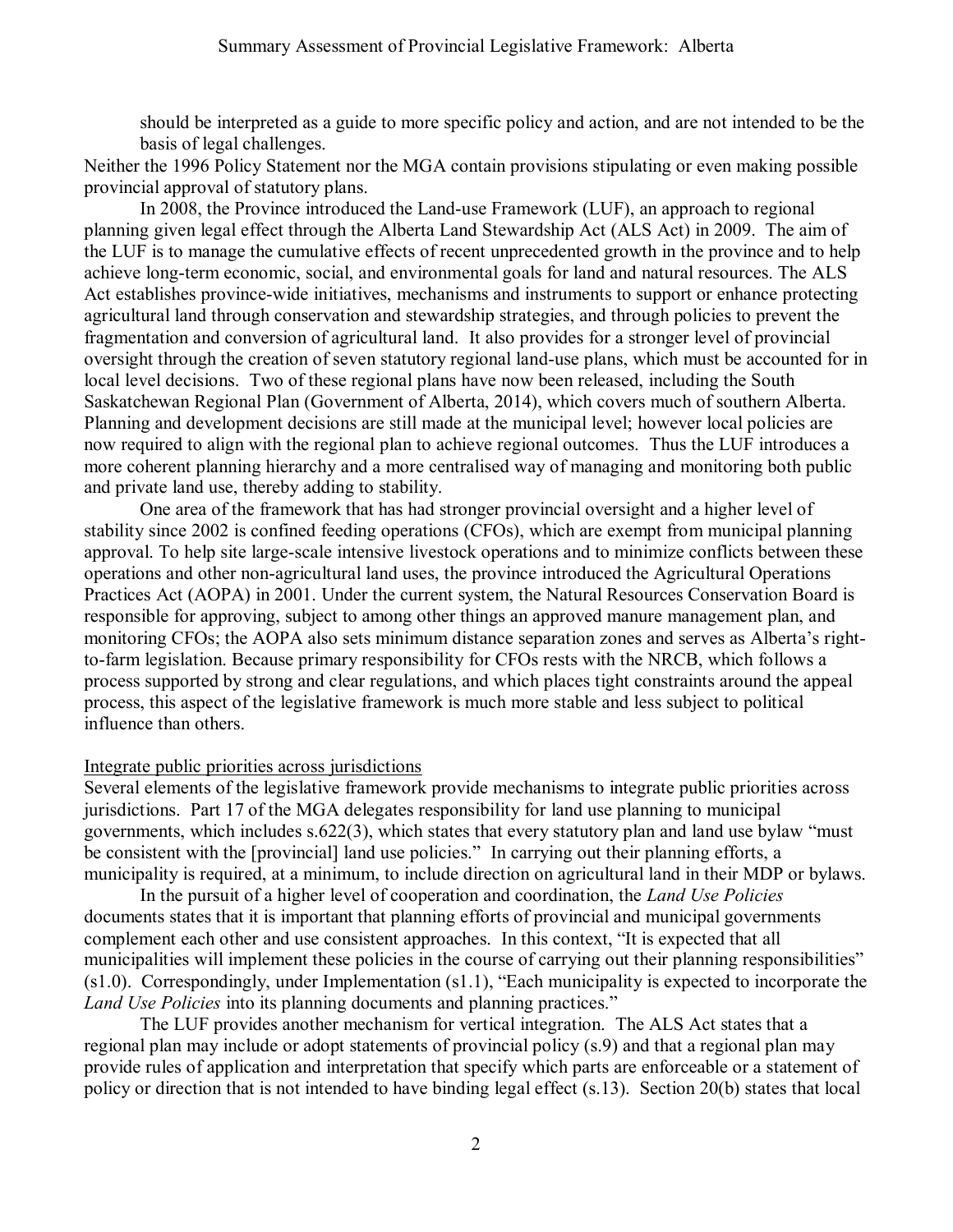government bodies must comply with the regional plan. Thus, the regional plans authorised by the ALSA are legally binding on private lands and every land use authority in the province.

Although the legislative framework includes mechanisms for integrating priorities, there are no specific requirements for protecting farmland. For example, the South Saskatchewan Regional Plan (SSRP) includes no legally binding regulations for agricultural land protection and is thus considerably watered down from the original intent of the LUF. Furthermore, municipal plans and planning decisions are not reviewed, approved, or monitored by the Province.

## Minimise uncertainty

Although the Province does not provide province-wide regulation for farmland protection, one aim of the LUF is to minimise uncertainty by giving better direction and leadership by the Province to lower jurisdictions. A stated purpose is to "provide for the co-ordination of decisions by decision-makers concerning land, species, human settlement, natural resources and the environment"  $(s.1(2)(c))$ . In this regard, the PLUPs provide policy direction and the regional plans are the primary mechanism. At the same time, agricultural land use planning is left to municipal governments, with little oversight. This approach has created significant differences among municipalities regarding the level of protection for farmland adopted through planning efforts. This inconsistency contributes to uncertainty.

Significant efforts have been made to minimise uncertainty with the establishment of provincewide regulations focused primarily on manure management in 2002. The rationale for these changes was grounded in the view that a growing number of municipalities were adopting planning policies and regulations that were regarded in some quarters as restricting expansion of the intensive livestock feeding sector. At the same time, the development control authority for livestock feeding operations was transferred from municipalities to the Natural Resources Conservation Board (NRCB), a quasijudicial board. Oversight responsibility for confined feeding operations (CFOs), which falls under the Agricultural Practices Operations Act (AOPA), was assigned to the NRBC at the same time.

The highly contentious issue of landowners' property rights in the province contributes to uncertainty. Because of strong public opposition, the Government amended the ALS Act in 2011 to allow for greater compensation to landowners (see Section 19.1) and initiated a Property Rights Task Force that same year. In its report the task force noted that "rather than establishing greater certainty about how land and resources are managed, the new legislation and processes have generated confusion and concern" (Government of Alberta, 2012, p.15).

Some further uncertainty exists at the provincial level because the legislative framework lacks a certain level of horizontal integration; as the SSRP notes, planning and decision-making in Alberta are carried out under various provincial legislation and policies, applied by a range of decision-makers.

## Accommodate flexibility

An over-riding principle of Alberta's legislative framework, through policy direction rather than legislation, is to give municipal governments a high level of flexibility in order to accommodate local interests and priorities. This principle is clearly evident in the PLUP policy; it assigns to municipalities the responsibility to "interpret and apply the Land Use Policies" in a "locally meaningful and appropriated fashion" (s1.2). The question is whether this has been accomplished without contributing to uncertainty and the extent to which farmland protection has been strengthened. The lack of farmland protection in the SSRD and differences among MDPs indicates that the level of flexibility undermines the competing aim for coordination and consistency. Land uses set out in municipal planning policies are often discretionary and open to interpretation by local development authorities and councils.